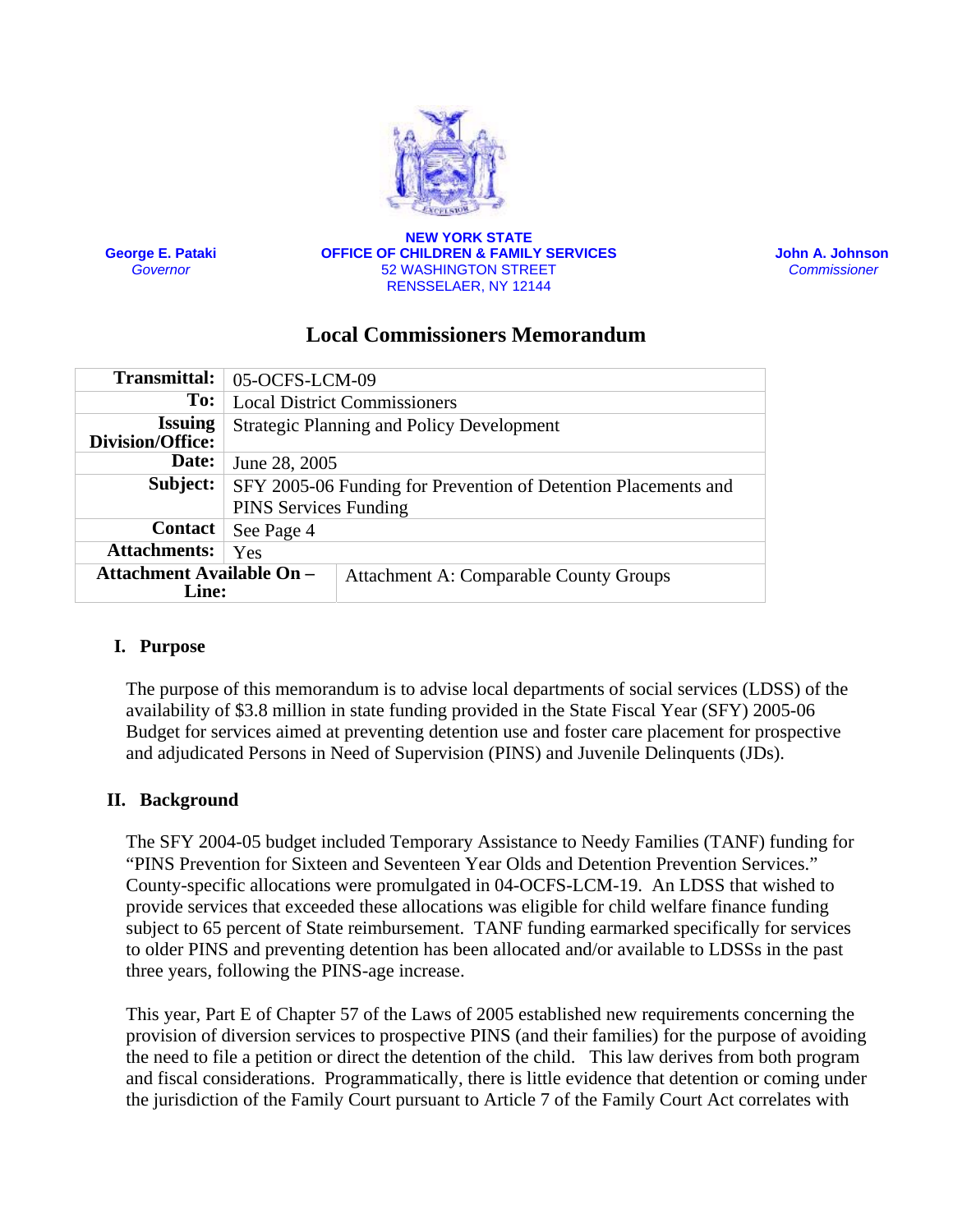better outcomes for the majority of affected youth and their families, although such activities are certainly warranted in some limited circumstances. At the same time, detention services are quite expensive and the use of alternatives such as respite and crisis counseling may be less costly and more importantly may avert expensive longer term costs such as foster care in some instances.

## **III. Available Funding**

The SFY 2005-06 Budget allocates \$5.2 million in state funds "for services and expenses to initiate program modifications and/or to provide services including, but not limited to, demonstrated effective programs such as evidence-based initiatives for alternatives to detention for persons alleged or determined to be in need of supervision or otherwise at risk of placement in the juvenile justice system." Of this amount, \$3.8 million will be made available to LDSSs to provide services to families, without regard to the family's income, in accordance with the statutory purpose. The remaining amount will support state contracts for this purpose, including the continued use of the Vera Institute of Justice in providing ongoing technical assistance to selected LDSSs.

In relation to the \$3.8 million in available state funding, LDSSs must apply for these funds by submitting a program description to the applicable Regional Office by July 25, 2005. The program description must indicate the services and expenditures the LDSS will provide as alternatives to detention. Additionally, it is expected that these and other funds referenced in this memorandum will be used to support the new PINS reform efforts being undertaken as a result of Chapter 57 of the Laws of 2005 (information on Chapter 57 of the Laws of 2005 is available on the OCFS website, [http://www.ocfs.state.ny.us/main/legal/legislation/pins](http://www.ocfs.state.ny.us/main/legal/legislation/pins/)/). This could include using these resources to support the social services district's or the local probation department's activities as the lead agency, as well as services provided by other stakeholders in implementing the new law, provided the activities and/or services were funded with detention prevention and PINS services money in previous years and/or are new or enhanced activities. In determining the amount of funding that will be approved for applying LDSSs, preference may be given to LDSSs that plan to utilize demonstrated effective programs and/or that claimed targeted detention prevention and PINS services funds in the past.

The following information must be part of the LDSS program description section of the application:

- The program modification(s) and/or services to be developed/provided/continued.
- The anticipated target population(s).
- The anticipated benefit, including the projected achievement of specific outcomes, to the target population(s) as a result of the program modification(s) and/or services provided.

Given the amount of available funds, the following guideposts are offered as to the maximum amount which an LDSS is likely to receive. Using the Monitoring and Analysis Profiles (MAPS) comparable groupings (see Attachment A): Group 1 (large volume excluding NYC) counties -- \$100,000; Group 2 (medium volume) counties -- \$60,000; and Group 3 (small volume) counties -- \$40,000. Please note that these amounts are estimates and actual allocations will depend on the number of districts applying, the approaches taken, and the anticipated productive use of the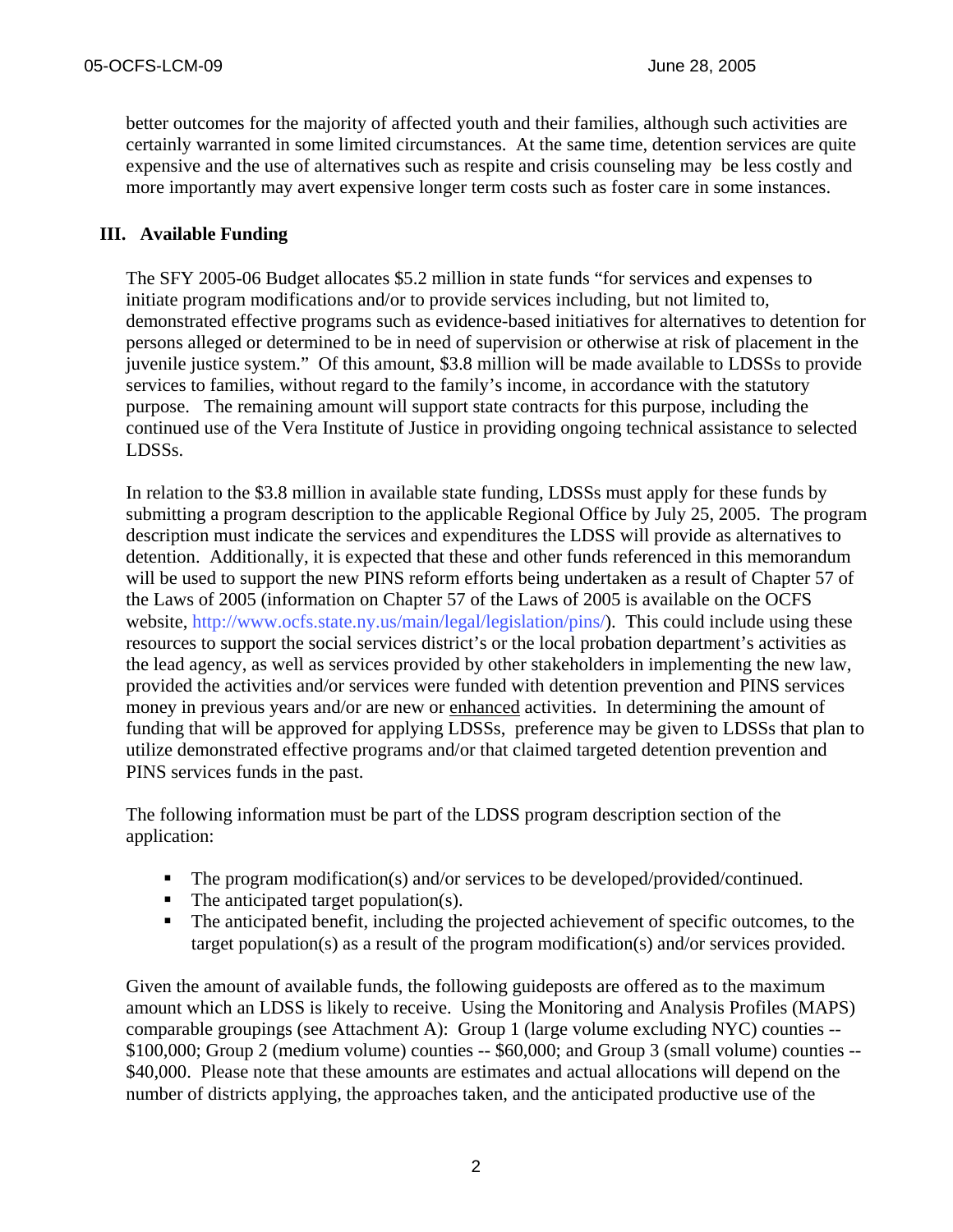funding by applying LDSSs. The funds will be divided by region and decisions for the amount of funding will be made by OCFS Regional Offices. It is expected, but not assured, that any LDSS submitting an acceptable program description will receive some portion of this funding. Please note that LDSSs may not be able to receive the maximum amounts outlined if all LDSSs in a region submit program descriptions.

In addition to the \$3.8 million in new state funds discussed above, LDSSs also have considerable flexibility in using their Flexible Fund for Family Services (FFFS) funding to support detention prevention activities and related services. For more information on using FFFS funds for this purpose, please review Section IV. 2. of 05-OTDA-ADM-11, "Flexible Fund for Family Services," that was jointly issued by the Office of Temporary and Disability Assistance and the Office of Children and Family Services. As in past years, all the services provided to this population will be related to TANF Purpose 3 – Reduction of Out-of-Wedlock Pregnancy, thereby making such funds available without regard to the family's income. The amount of FFFS funds LDSSs may use for detention prevention and other related services is not fixed. As a result, Services and Finance administrative staff are urged to work together to evaluate the LDSS's overall services needs and the best use of the various funding streams that would support detention prevention within the overall services budget.

There continues to be 65-percent state child welfare services funding available to LDSSs for detention prevention and related services, net of federal reimbursement subject to the child welfare threshold and the non-supplantation requirements. LDSSs are advised to review 05-OCFS-LCM-05, "SFY 2005-06 Social Services Block Grant (Title XX) Allocations," particularly Section III. of the LCM, which contains information on the FFFS and the "child welfare threshold," to help gauge the district's best use and claiming of FFFS, other federal funds and the 65-percent state funds for these purposes. The amount of TANF funds an LDSS received in SFY 2004-05 for PINS/Prevention/Detention Diversion Services is not included in the calculation of the LDSS's child welfare threshold nor will the amount of FFFS funds that an LDSS chooses to use in SFY 2005-06 for such services count toward the LDSS meeting its child welfare threshold. Those LDSS expenditures for PINS/Prevention/Detention Diversion services that become subject to 65-percent state reimbursement also will assist the state in meeting the MOE for federal Title IV-B, Subpart 1 and 2 funds for child welfare services.

In SFY 2004-05, 04-OCFS-LCM-19 allocated Temporary Assistance for Needy Families (TANF) funding for PINS/Detention Prevention services. For LDSSs that have not fully expended their allocation, these funds have been extended for another year, which allows for the reimbursement of expenditures for the period ending June 30, 2006, with claims submitted by August 15, 2006.

### **IV. Claiming Instructions**

The \$3.8 million in state general funds in the SFY 2005-06 Budget for the prevention of detention and foster care placements must be claimed as described below. Expenditures must be for the Purchase of Services (POS) or for eligible administrative activities beginning July 1, 2005 and ending June 30, 2006.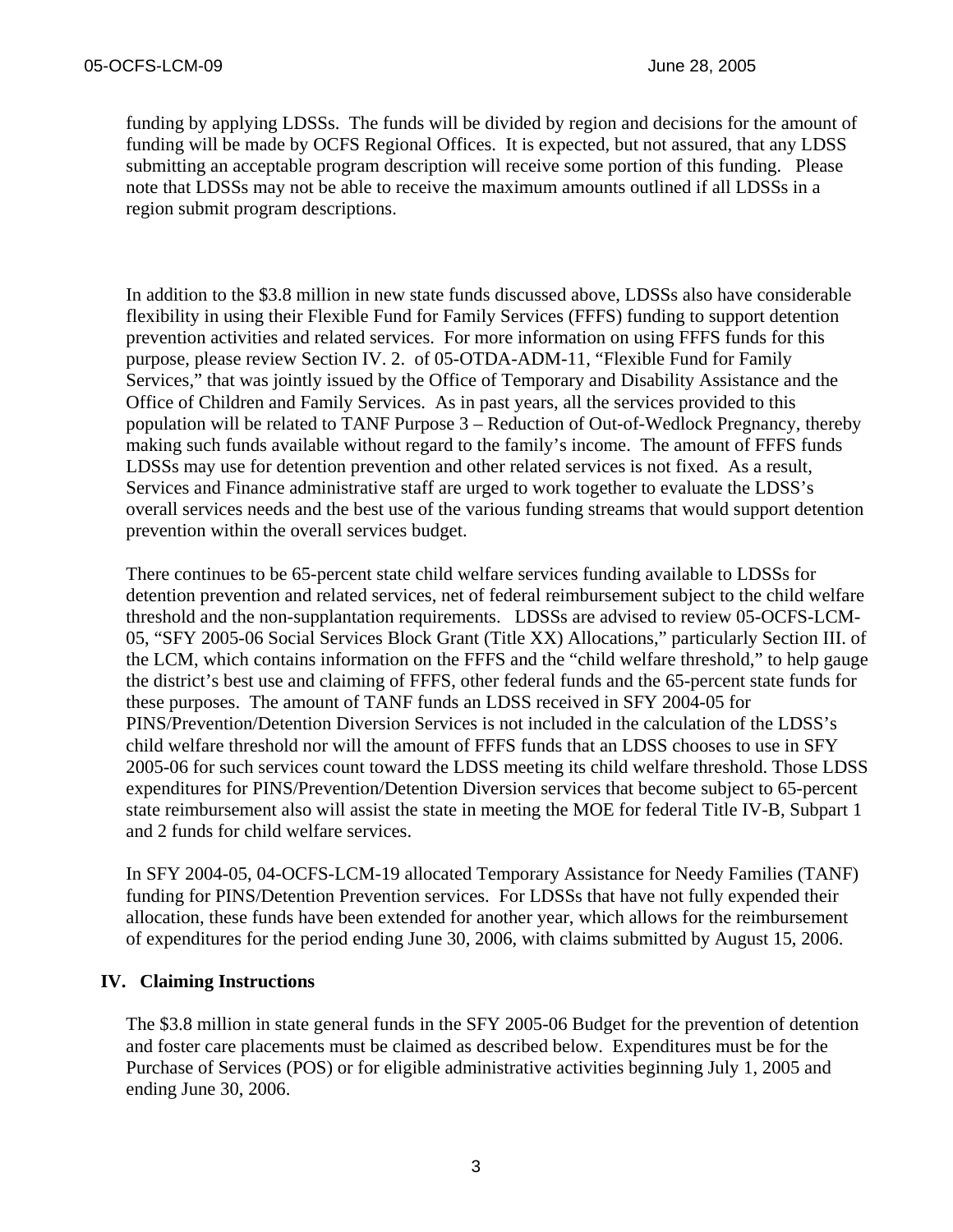All administrative costs incurred by an LDSS should be coded to the F-17 function and carried through to the LDSS-3274 form entitled "Schedule D-17 Distribution of Allocated Costs to Other Reimbursable Programs." Administrative expenditures should be reported on the Schedule D-17 in a column labeled "DET PREV-ST 05" on the appropriate lines.

These expenditures will support an LDSS-3922 (Revision date 12/00), "Reimbursement Claim for Special Projects," with "DET PREV-ST 05" indicated in the project name box. Costs should be reported in either the Non-Administration or the Administration columns, depending on the nature of expenditures. Contracts or Memoranda of Understanding (MOU) with private or public entities can be constructed to provide detention prevention services using funds from this allocation. It is possible to pay the contractor or public entity, based on the terms of service contained in the contract or MOU, without the necessity of entering the served clients into WMS. An acceptable method of cost allocation and other sources of funding will be necessary if the contract includes services for other purposes or populations. If LDSS staff members working on this program are less than full-time, they must complete time studies to allocate their costs between the F-17 function and other function(s). LDSSs must be careful not to duplicate other client-specific funding with these funds. Expenditures must be made by June 30, 2006 and must be claimed by August 15, 2006.

The costs of this program are reimbursed at 100 percent with state funds, up to the LDSS's allocation. Unclaimed state funds may also be reallocated to other LDSSs with eligible claims that exceed their allocations. Costs for this purpose also may be charged to the FFFS if the LDSS chooses to dedicate a portion of its FFFS allocation for this purpose. Please refer to 05 OTDA-ADM-11, Section IV. A. 2. c., PINS Prevention/Detention Diversion Services. Expenditures reimbursed through the FFFS are submitted on a separate LDSS-3922 labeled DET PREV-FFFS. Costs in excess of the Detention Prevention/PINS funds, which are not charged to FFFS PINS Prevention/Detention Diversion Services, may be charged to FFFS child welfare direct funds, TANF to Title XX (Title XX Below 200%) funds and/or Title XX regular funds to the extent the LDSS makes those funds available for child welfare services. Those costs that are not reimbursed with federal funds are eligible for state reimbursement at the rate of 65 percent of costs after any additional federal reimbursement is received, subject to the child welfare threshold for FFFS. A-87 costs, from the Schedule D-2, are only funded from federal and local funds. These dollars exceeding the state allocation or FFFS would be reported as Preventive Services costs on either the LDSS1372 "Schedule G Title XX Services for Recipients" and/or the LDSS –2347-B "Schedule D-2, Allocation for Claiming General Services Administration Expenditures," as applicable. There is no available state funding for A-87 costs.

Instructions for claiming Purchase of Services expenditures, the form LDSS-3922 and the Schedule G can be found in the Fiscal Reference Manual, Volume 2, Chapter 3. Instructions for completing the Schedule D-17 and Schedule D-2 can be found in the Fiscal Reference Manual, Volume 3 (Volume 4 for New York City), Chapter 18 and Chapter 9, respectively.

The LDSS must sign the LDSS-3922 certification and submit the LDSS-3922 claim to:

Bureau of Financial Services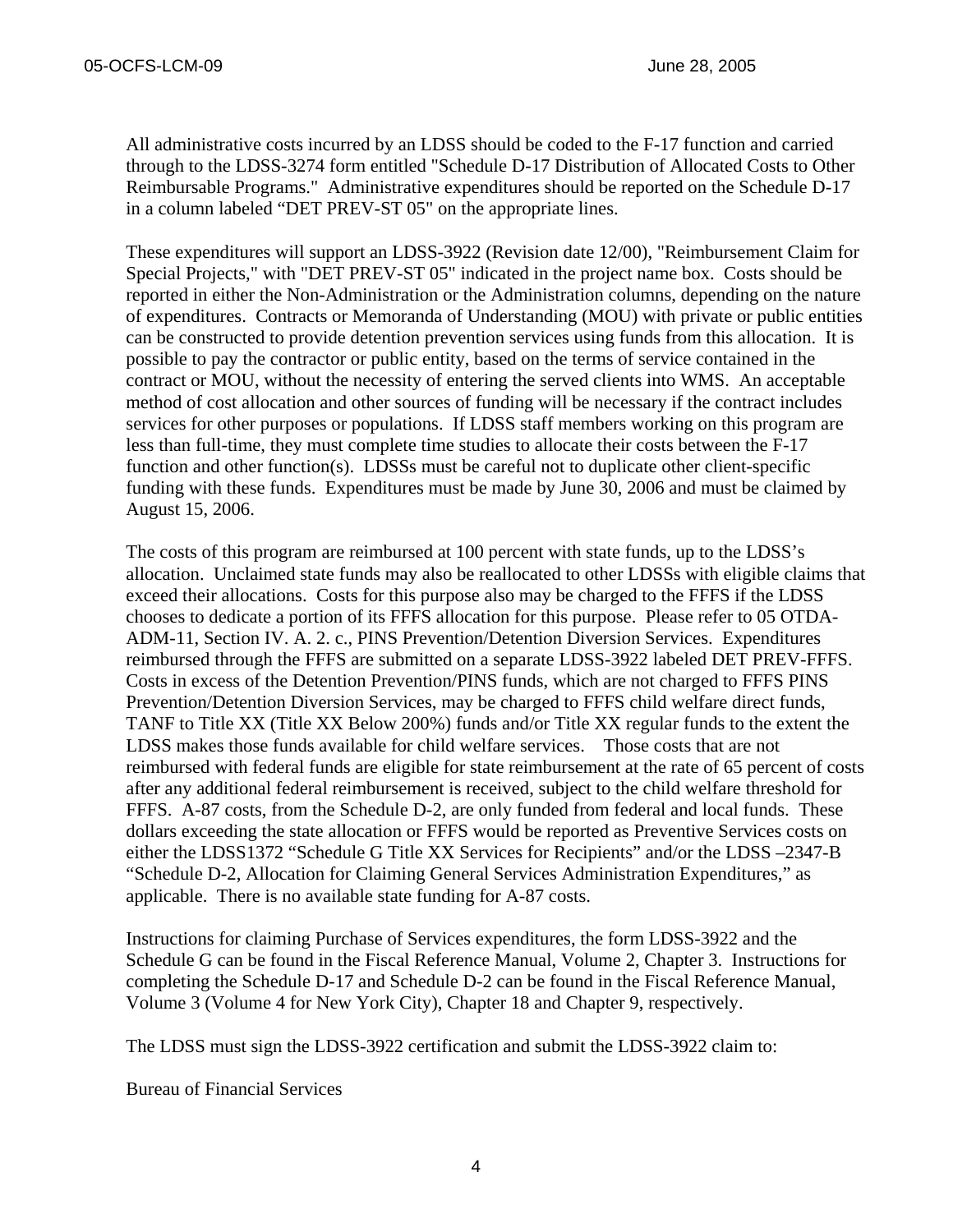Office of Temporary and Disability Assistance 40 North Pearl Street, Claims Unit, 14th Floor, Section A Albany, New York 12243

## **V. Contact Information**

Programmatic questions should be directed to the appropriate Regional Office, Division of Development and Prevention Services:

BRO - Linda Brown (716) 847-3145 User ID: [Linda.Brown@ocfs.state.ny.us](mailto:Linda.Brown@ocfs.state.ny.us) RRO - Linda Kurtz (585) 238-8201 User ID: [Linda.Kurtz@ocfs.state.ny.us](mailto:Linda.Kurtz@ocfs.state.ny.us) SRO - Jack Klump (315) 423-1200 User ID: [Jack.Klump@ocfs.state.ny.us](mailto:Jack.Klump@ocfs.state.ny.us) ARO – Glenn Humphreys (518) 486-7078 User ID: [Glenn.Humphreys@ocfs.state.ny.us](mailto:Glenn.Humphreys@ocfs.state.ny.us) YRO - Pat Sheehy (914) 377-2080 User ID: [Patricia.Sheehy@ocfs.state.ny.us](mailto:Patricia.Sheehy@ocfs.state.ny.us) NYCRO - Fred Levitan (212) 383-1788 User ID: [Fred.Levitan@ocfs.state.ny.us](mailto:Fred.Levitan@ocfs.state.ny.us)

Questions pertaining to claiming should be directed to the Office of Temporary and Disability Assistance, Bureau of Financial Services:

Regions I - IV: Virginia Scala, 518-474-7549; User ID: [Virginia.Scala@otda.state.ny.us](mailto:Virginia.Scala@otda.state.ny.us) Region V: Michael Borenstein, 631-854-9704, User ID: [Michael.Borenstein@otda.state.ny.us](mailto:Michael.Borenstein@otda.state.ny.us) Region VI: Marian Borenstein, 212-961-8250, User ID: [Marian.Borenstein@otda.state.ny.us](mailto:Marian.Borenstein@otda.state.ny.us)

*Nancy W. Martinez s/s* 

**Issued By:**  Name: Nancy Martinez Title: Director Division/Office: Strategic Planning and Policy Development